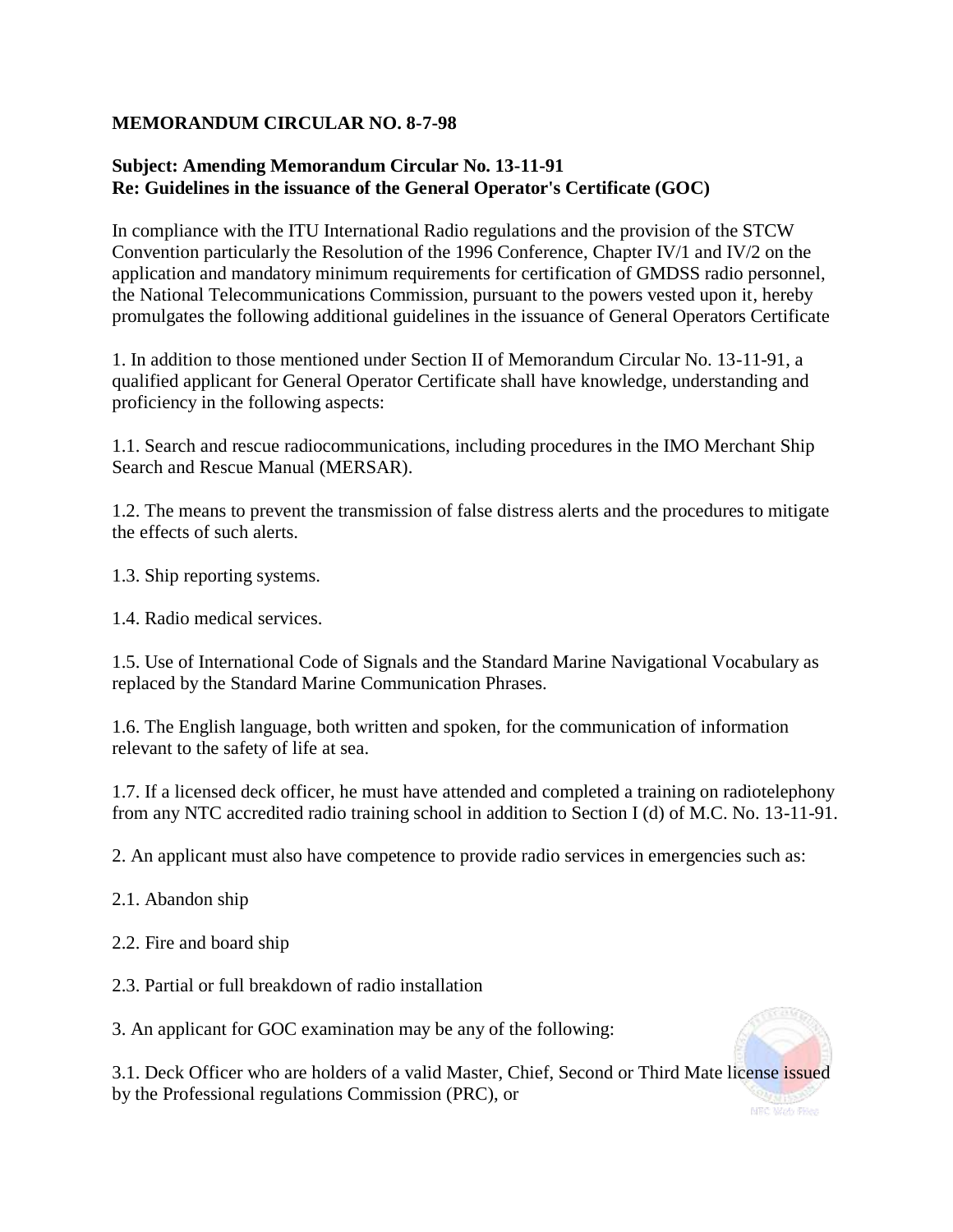3.2. Radio Officers who are holders of a valid First Class Radiotelegraph Operator's Certificate issued by the NTC.

4. Examination Elements - A GOC examination shall comprise of the following elements:

4.1. Element 1 (Ship radiotelephony) - Basic theory to understanding voice VHF telephony.

4.2. Element 2 (GMDSS) - Theory and practice on the operation and control of GMDSS subsystems and equipment.

4.3. Element 3 (Inmarsat) - Theory and practice on the operation of all Inmarsat terminal, component and sub-systems.

4.4. Practical Examination on plotting the azimuth, elevation and operational/regional satellite as well as the knowledge to transmit the alphabet by Morse code, through keyer or voice.

5. Examination Requirements - An applicant for General Operator Certificate is required to pass the elements as follows:

5.1. For Deck Officers (Elements 1,2,3 Practical Examination and Code)

5.2. For Radio Officers and Deck Officers who are holders of Restricted Radio Operator's Certificate (Element 2, 3 and Practical Examination)

6. Passing Grade - A passing average of 70% is required on all elements of written examinations; provided, that no rating shall be below 50% in any element. A grade of 100% is required on the Practical Examination and Code.

An applicant who passes in an examination, but fails to secure a GOC certificate within one (1) year from date he is advised of the result of his or her examination, will not be issued a license without taking anew the examination.

7. Fees

7.1. Examination Fee - P 50.00 7.2. Certification Fee per year - 150.00 7.3. Duplicate Fee - 100.00

All applicants shall adhere strictly to the herein prescribed guidelines and any misrepresentation made by an applicant shall be ground for the revocation or suspension of the certificate issued and/or the imposition of the appropriate penalties in accordance with law.

All existing memoranda, guidelines, circulars, rules and regulations inconsistent with the provisions of this circular are repeated or amended accordingly.